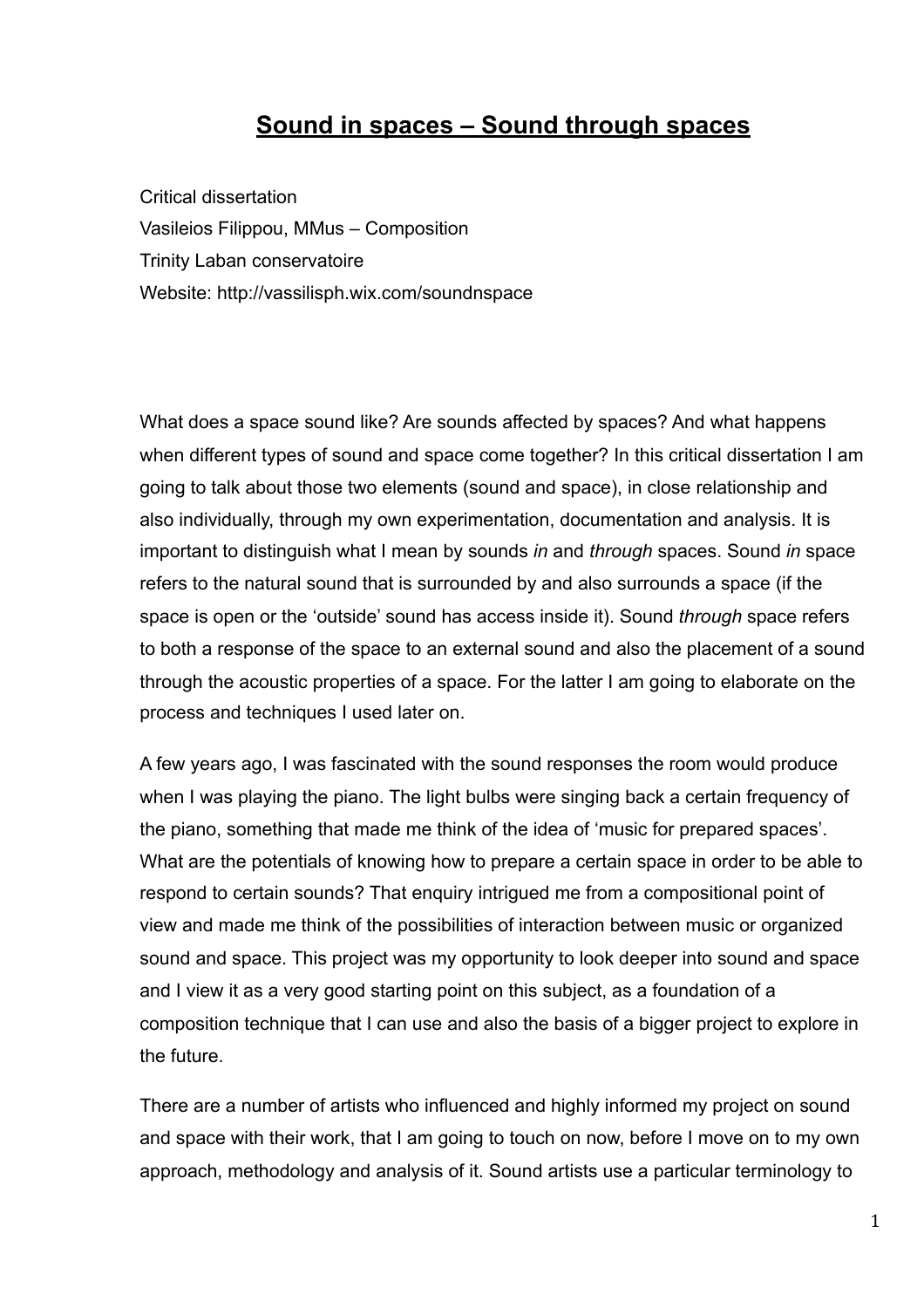describe and categorize their work around sound studying, performing, composing or preserving. They not only share similar ways to talk about sound, but also have very similar ideas, enquiries, concerns and approaches when it comes to work with that medium.

<span id="page-1-5"></span><span id="page-1-4"></span>*Acousmatic listening,* is a term introduced by the founder of *musique concrète* Pierre Schaeffer after radio and recording brought new ways of experiencing sound that he also called *reduced listening*.<sup>[1](#page-1-0)</sup> Reduced, since the source and the place of sound were not visible. When recording environmental sounds for example, many sounds are presented to the audience who would rarely ever had the opportunity to experience the sources for most of those sounds. This is described by Francisco López, a leading electro-acoustic sound artist, as *environmental acousmatics,* something evident in his piece*La Selva* that I am going to talk about later.<sup>[2](#page-1-1)</sup> Two more important terms that I would like to mention are *bioacoustics* and *acoustic ecology*. As critically described by López, bioacoustics deals with a reductive interpretation of nature recordings since the recordings of species are edited being almost separated from their backgroundsurrounding sounds. With the same principle but following a slightly different process in the means of preserving natural sounds, *acoustic ecology* 'highlights the qualitative aspects of a soundscape<sup>3</sup>[.](#page-1-2) The term derived from the World Soundscape Project founded by R. Murray Schaffer during the late 1960s as an attempt to draw attention to the sonic environment.[4](#page-1-3)

<span id="page-1-7"></span><span id="page-1-6"></span>Soundscape; the sonic environment filled with sounds from any kind of species, visible and also invisible to the human eye, with sounds that seem to be inaudible to humans but what they could really be described as, is audible silence. "The sounds we (humans)

<span id="page-1-0"></span><sup>&</sup>lt;sup>[1](#page-1-4)</sup> Pierre Schaeffer, 'Acousmatics', in *Audio Culture: Readings in Modern Music*, Christoph Cox and Daniel Warner, (New York, London: Continuum, 2004), p.76-77

<span id="page-1-1"></span><sup>&</sup>lt;sup>[2](#page-1-5)</sup> Francisco López, 'Profound listening & Environmental sound matter', in *Audio Culture: Readings in Modern Music,* Christoph Cox and Daniel Warner, (New York, London: Continuum, 2004),p.85-86

<span id="page-1-2"></span><sup>&</sup>lt;sup>3</sup> BBC World Services, John Levack Drever, 'O&A with an acoustic ecologist', [<http://](http://www.bbc.co.uk/worldservice/specialreports/2009/07/090703_sos_qawwithjohndrever.shtml) [www.bbc.co.uk/worldservice/specialreports/](http://www.bbc.co.uk/worldservice/specialreports/2009/07/090703_sos_qawwithjohndrever.shtml) 2009/07/090703 sos qawwithjohndrever.shtml> (accessed 2 August 2015)

<span id="page-1-3"></span><sup>&</sup>lt;sup>4</sup> Barry Truax, 'The World Soundscape Project' [<http://www.sfu.ca/~truax/wsp.html>](http://www.sfu.ca/~truax/wsp.html) (accessed 2 August 2015)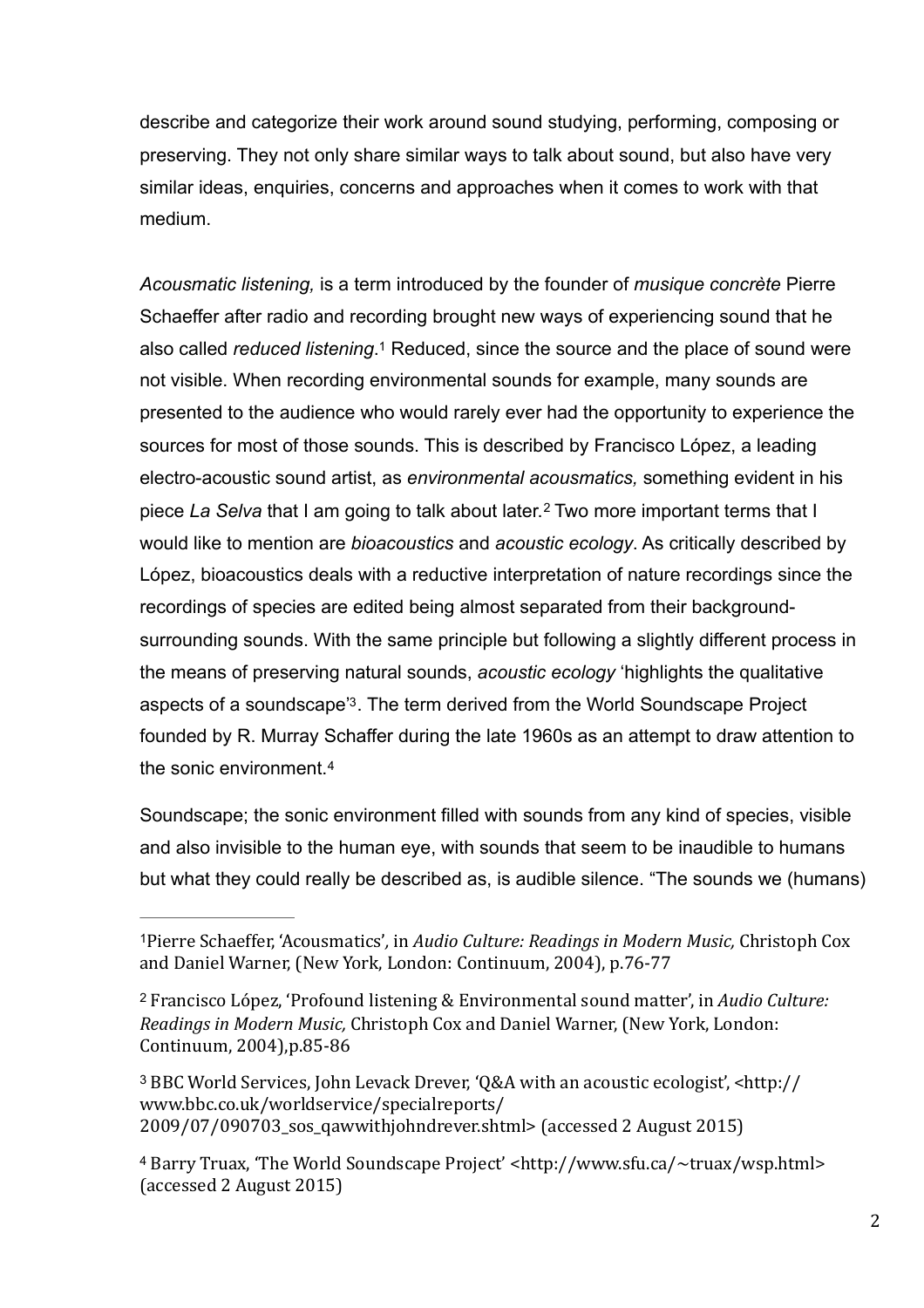create are incredibly intense for other creatures that can hear a lot of sounds that we cannot". Field recordist Jez Riley French, continued to say that 'Everything we build gives off a sound', which is an underlying cause of how human constructions can result in the abandonment of certain species from their natural environment, like for example a wire fence that naturally produces extremely intense sounds for insects living around it. A particular example is an ultrasonic recording he made at Tate Modern gallery London in 2013. These sounds that are beyond the human range of hearing can be heard by creatures, especially birds and are quite loud and dense, leaving no question why there are not so many birds in big cities[.5](#page-2-0)

<span id="page-2-6"></span><span id="page-2-5"></span><span id="page-2-4"></span>One important factor that all sound artists take very seriously into account is the mode of listening and also how listening is a passive activity and on the other hand, hearing is an active sound-receiving process. The term soundscape, relates precisely to an active listening of the unique features of a place. By actively listening to the sound in relationship with its space it gives a meaning that goes 'beyond walls or other physical limitations'.<sup>6</sup> Another issue is the trend of *Mp3* that seems to rule our audio culture[.](#page-2-1) As noted by J. R. French, '99.9% of sounds we hear are compressed and that turns our ears stupider and stupider<sup>'[7](#page-2-2)</sup> hoping that by allowing ourselves to be able and listen closely and deeply we can train our ears and improve our hearing. What we, as audience are required to do in our modern life is to cultivate a variety of 'modes of listening' and according to professor Ola Stockfelt, is the understanding of the context of sound that makes an adequate listening in relevance to the genre of music. For example, *ambient music* that accommodates many levels of listening, 'must be as ignorable as it is interesting'<sup>[8](#page-2-3)</sup> to an audience.

<span id="page-2-7"></span>Throughout my research on sound and space, I noticed a mutual concern from all the sound artists on noise pollution and the destruction of the (sonic) environment both from

<span id="page-2-0"></span><sup>&</sup>lt;sup>[5](#page-2-4)</sup> Sonic Terrain, 'Audible Silence: Jez Riley French at TEDxHull' < http://sonic-terrain.com/  $2014/11/$ audible-silence-jez-riley-french-at-tedxhull/  $>$  (accessed 3 August 2015)

<span id="page-2-1"></span> $6$  Raquel Castro, 'Invisible places – Sounding cities', < http://invisibleplaces.org > (accessed 5 August 2015)

<span id="page-2-2"></span><sup>&</sup>lt;sup>[7](#page-2-6)</sup> Sonic Terrain, < http://sonic-terrain.com/2014/11/audible-silence-jez-riley-french-at[tedxhull/>](http://sonic-terrain.com/2014/11/audible-silence-jez-riley-french-at-tedxhull/) (accessed 12 August 2015)

<span id="page-2-3"></span><sup>&</sup>lt;sup>[8](#page-2-7)</sup> Brian Eno, 'Ambient Music', in *Audio Culture: Readings in Modern Music*, Christoph Cox and Daniel Warner, (New York, London: Continuum, 2004), p. 96-97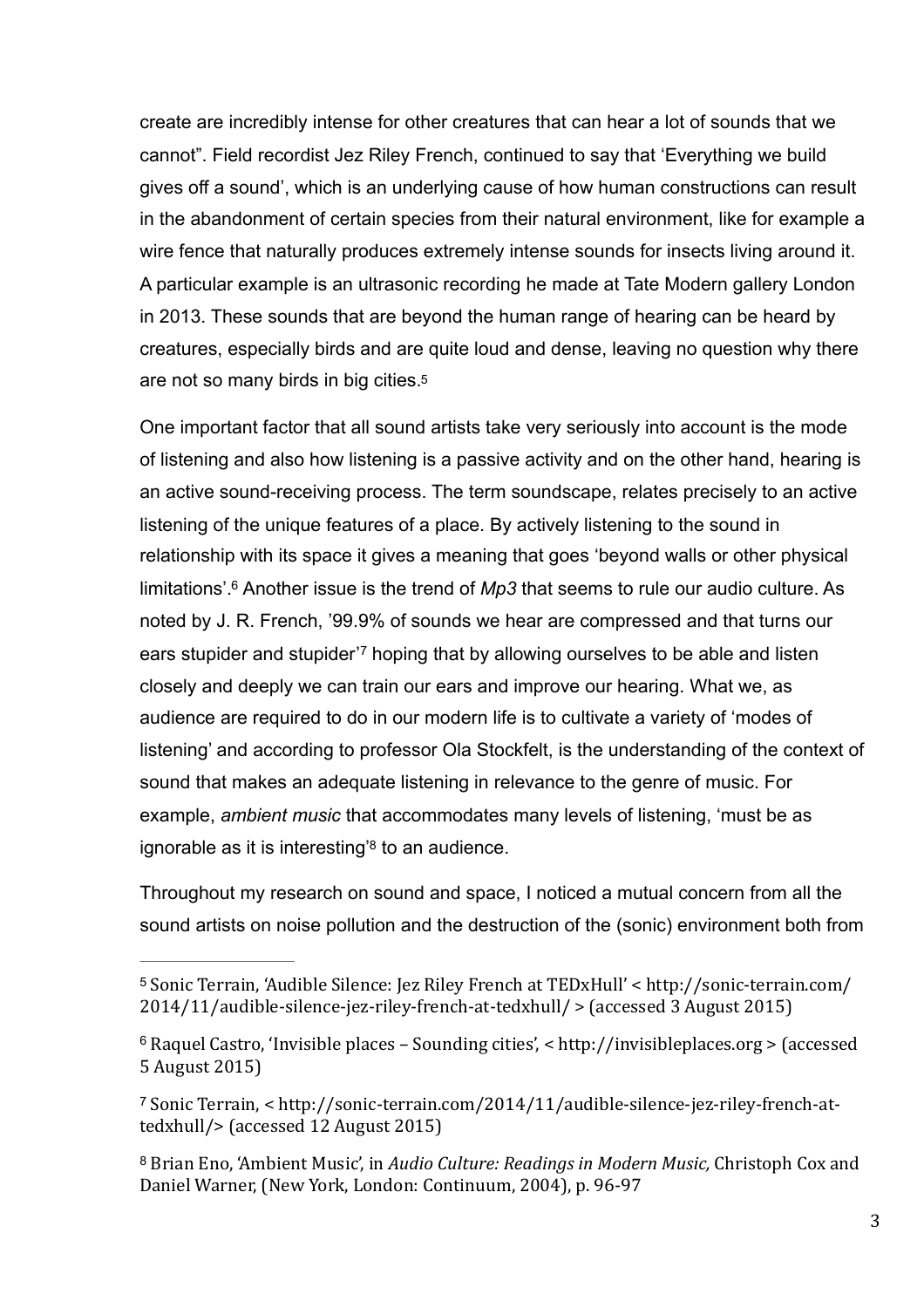artists of the past, since the 1960s with the Schafer's world soundscape project as a reaction to the rapidly changing soundscape of Vancouver, but also of today with the massive technological progress that seems to slowly eliminate anything natural. Noise pollution literally but also metaphorically does not only result from man building noisy machinery but 'when man does not listen actively, understanding that noises are the sounds we have learned to ignore.<sup>'[9](#page-3-0)</sup> We are all damaged by noise pollution psychologically as much as anything and we are just not aware of it<sup>['](#page-3-1)[10](#page-3-1)</sup> as Chris Watson, one of the leading nature recordists of our time claimed and continued to say that 'we spend most of our time and energy shutting things out rather than listening.'[11](#page-3-2)

<span id="page-3-10"></span><span id="page-3-9"></span><span id="page-3-8"></span><span id="page-3-7"></span><span id="page-3-6"></span>The relationship of space with sound is very important but also the idea of the space, as the place is where sound exists and emanates from; a space like a concert hall or even our own body[.](#page-3-3) 'Space itself can tell a story'<sup>[12](#page-3-3)</sup>. The sense of being in a space is vibrant in sound art. A memory of a place or an imaginary one with specific details of its construction and even aesthetic properties can be communicated through a recording of a space or a sound through that space. Setting up a virtual acoustic space allows us through the loudspeaker to not only have the ability of depicting a space but also create an impossible relationship between sound and space by 'bringing together normally unrelatedobjects in the virtual space'.<sup>[13](#page-3-4)</sup> A factor that comes with the loudspeaker is amplification that could almost have no limits in establishing the quiet presence of very small and fragile sounds and also in underlining the loudness of others. As Douglas Kahn wrote in his book *Noise, Water, Meat*, 'With enough amplification any performance space could be turned into a resonant chamber'[.](#page-3-5)<sup>[14](#page-3-5)</sup> The surrounding soundscape constructs a dialogue with listeners since they could select and rearrange it as they wish

<span id="page-3-2"></span> $11$  Ibid.

- <span id="page-3-4"></span><sup>[13](#page-3-10)</sup> Trevor Wishart, *On Sonic Art*, (Netherlands: Harwood academic publishers, 1996), p. 147
- <span id="page-3-5"></span><sup>[14](#page-3-11)</sup> Douglas Kahn, *Noise, Water, Meat* (Cambridge, London: The Mit Press, 1999), p. 233

<span id="page-3-11"></span><span id="page-3-0"></span><sup>&</sup>lt;sup>[9](#page-3-6)</sup> R. Murray Schafer, *Our sonic environment and the tuning of the world: The soundscape,* (Ralester, Vermont: Destiny Books, 1977), p. 4

<span id="page-3-1"></span><sup>&</sup>lt;sup>[10](#page-3-7)</sup> The Ouietus, 'Chris Watson On Recording The Music Of The Natural World'< http:// thequietus.com/articles/11222-chris-watson-interview  $>$  (accessed 3 August 2015)

<span id="page-3-3"></span><sup>&</sup>lt;sup>[12](#page-3-9)</sup> Simon Emmerson, *Living Electronic Music*, (England, USA: Ashgate, 2007), p. 102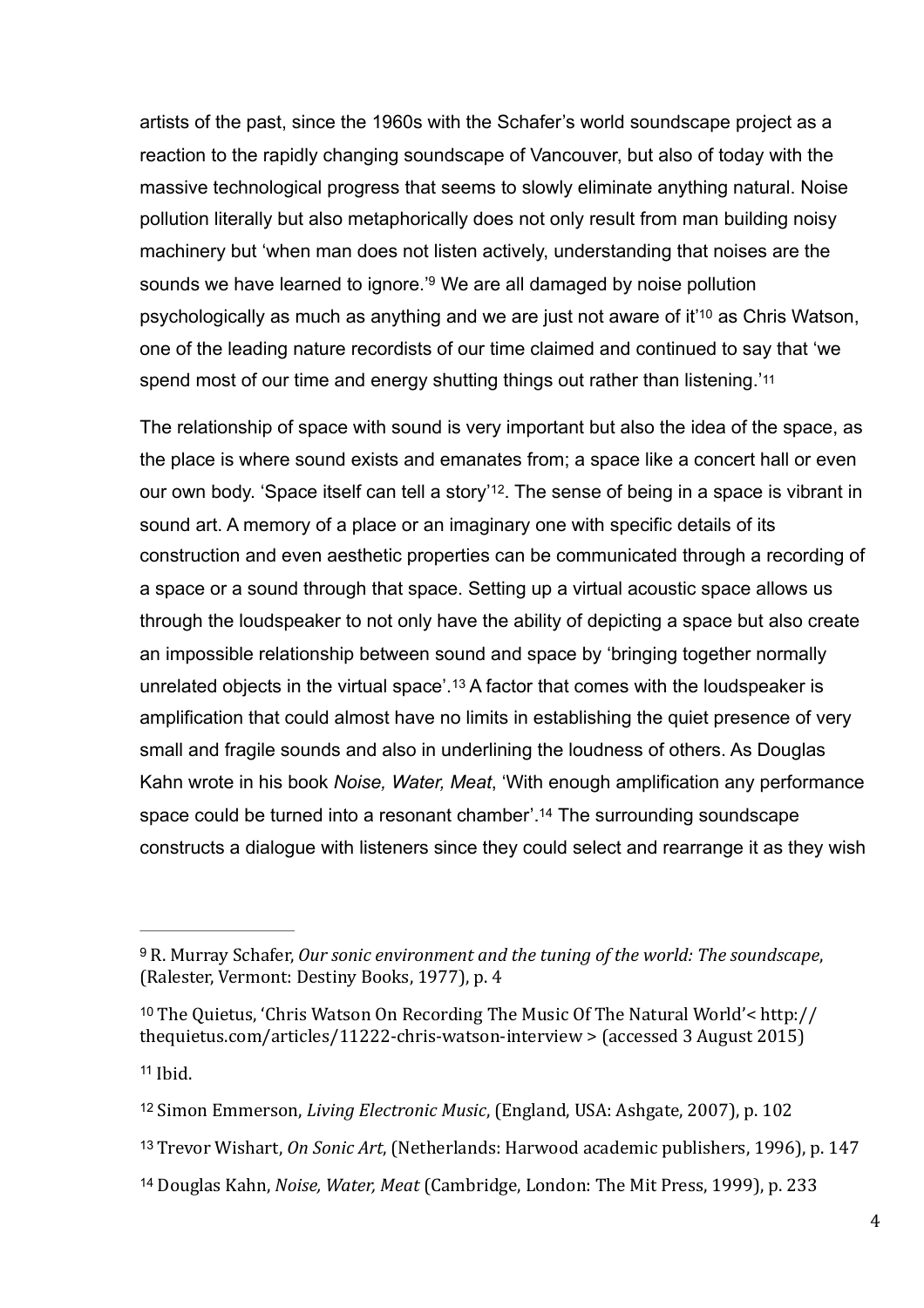<span id="page-4-8"></span>anddirect in a way the sound, to their willing.<sup>[15](#page-4-0)</sup> In an opposite scenario with a similar relationship of space and listener, *echolocation* is the method that bats use to move in space, although in this case the space directs the creature by sending echoes back to its calling sounds and in result pointing out a direction.[16](#page-4-1)

<span id="page-4-11"></span><span id="page-4-10"></span><span id="page-4-9"></span>How listeners perceive a space, is part of how they interpret the sounds within that. 'We can create imaginary landscapes – the *mindscapes of expressionism*<sup>'[,](#page-4-2) [17](#page-4-2)</sup> even eliminating those in a private acoustic space – the *headspace,* by isolating our experience through headphones, something that also offers the possibility of a portable acoustic space.[18](#page-4-3) So technically as listeners we could transfer any type of space to a different one and shape our experience according to our own aesthetic. Even without headphones, this is again the case according to Alvin Lucier and Pauline Oliveros who makethe point that brain waves are natural and electric sounds at the same time<sup>[19](#page-4-4)</sup> and if we were able to hear the micro-world, we could probably hear the brain functioning. [20](#page-4-5)

<span id="page-4-14"></span><span id="page-4-13"></span><span id="page-4-12"></span>Conditions of a sounding space can have an extra element of character and substance when we, as listeners physically put ourselves in those spaces. For example *Underwater Music*, a project by composer Michel Redolfi invites the audience to listen to musicunderwater<sup>21</sup> and another similar project curated by Joel Cahen called Wet *Sounds* is an underwater sound installation that as he says 'exposes the audience to three sound spaces; one inside the water, one outside and one a merger of the two.['22](#page-4-7) The double dimension of a space, in this case a swimming pool within a room, results to

<span id="page-4-15"></span><span id="page-4-0"></span>[15](#page-4-8) Iain Chambers, 'The aural walk', in *Audio Culture: Readings in Modern Music*, Christoph Cox and Daniel Warner, (New York, London: Continuum, 2004), p.99-100

<span id="page-4-1"></span><sup>[16](#page-4-9)</sup> Alvin Lucier, *Reflections, Interviews, scores, writings* 1965-1994 (Germany: MusicTexte, 1995), p.38

<span id="page-4-2"></span> $17$  Emmerson, p.  $101$ 

<span id="page-4-3"></span><sup>[18](#page-4-11)</sup> R. Murray Schafer, 'The music of the environment', in *Audio Culture: Readings in Modern Music,* Christoph Cox and Daniel Warner, (New York, London: Continuum, 2004), p.34-35

<span id="page-4-4"></span> $19$  Lucier, p. 36

<span id="page-4-5"></span><sup>[20](#page-4-13)</sup> Pauline Oliveros, 'Some sound observations', in *Audio Culture: Readings in Modern Music*, Christoph Cox and Daniel Warner, (New York, London: Continuum, 2004), p.106

<span id="page-4-6"></span><sup>[21](#page-4-14)</sup> Michel Redolfi, 'Underwater Music', <www.redolfi-music.com> (accessed 13 August 2015)

<span id="page-4-7"></span> $22$  Joel Cahen, 'Wet Sounds', [<www.wetsounds.co.uk](http://www.wetsounds.co.uk)> (accessed 11 August 2015)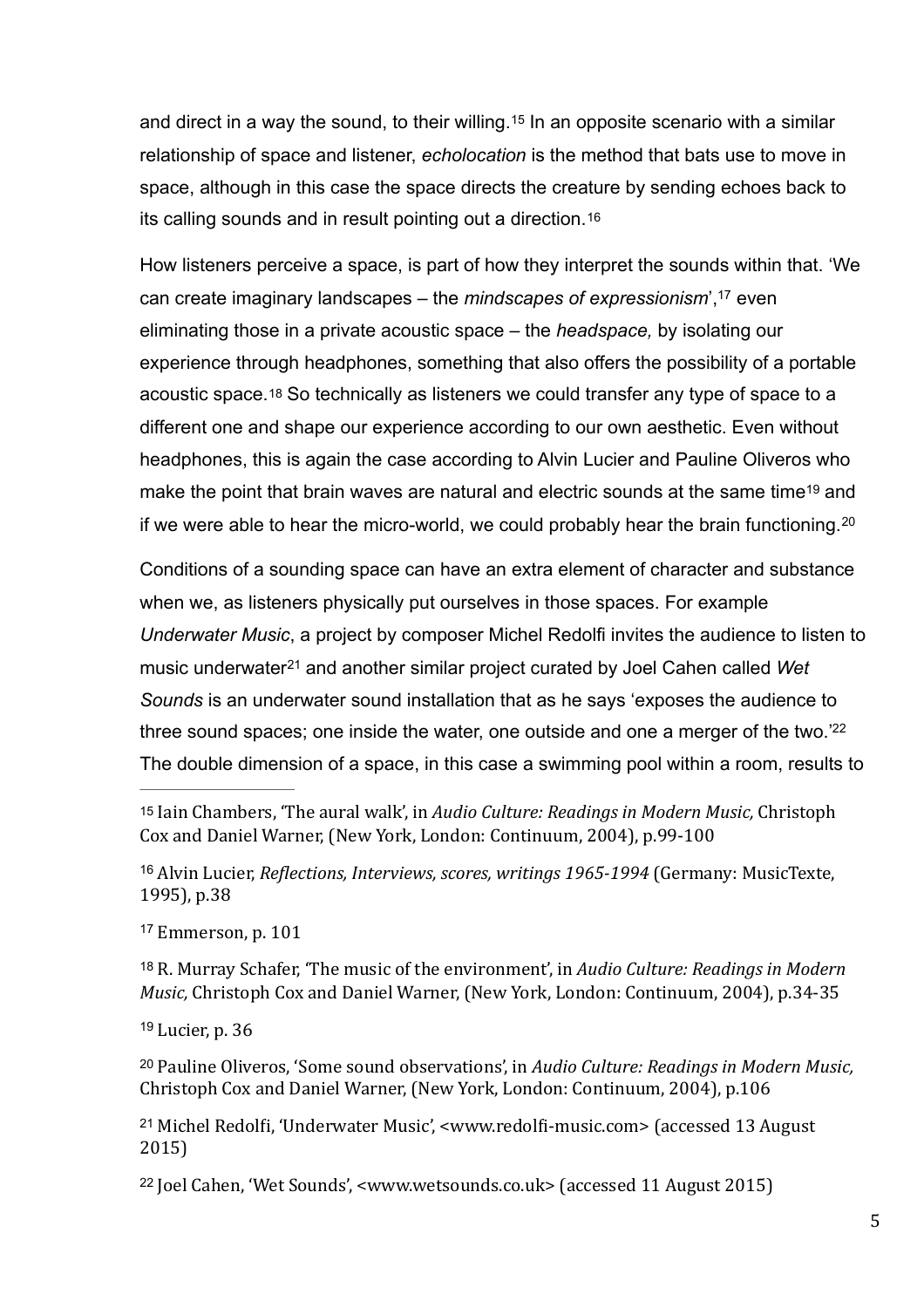a space within another one. A similar concept that I experienced recently was a 3D – model installation of a painting created by Janet Cardiff and George Bures Miller presented at the National gallery of London. They created a theatre set-like depiction of *Saint Jerome in his study* painting with a sound design in and around the model, of sounds that could exist in the painting's scene. Remarkable was the moment when the sound of rain surrounded the painting's model and if you went close to the designed building you could hear the raindrops sound falling on the roof.[23](#page-5-0)

<span id="page-5-5"></span>The idea of sound and space is also used to serve the illusion of transformative place and time. Listening to sounds being played in a particular place can trigger the memory or imagination of a listener. Also as Schafer wrote, *schizophonic* listening (when the sound originates in another place than where it is heard) can awaken the listener's curiosity. Alteration of spaces in a performance can result to a journey through different times and places. Moreover 'recording of a space captures time, both time in general and "a time" as a historical event'[.24](#page-5-1) Those recordings as a documentation of environmental sounds can also become an organized presentation of sound recordings as a piece of art. What is the relationship of sound studies with composition and also how composers used the idea of sound and space in their practice? Is sound recording a compositional process and do sound recordists consider themselves as composers?

<span id="page-5-8"></span><span id="page-5-7"></span><span id="page-5-6"></span>Composer and researcher Damian Keller notes that 'The reproduction or description of environmental sounds fall broadly outside the field of music composition and analysis['25](#page-5-2) and he describes *soundscape composition* as an area of music research. In contrast, recordist Jonathon Storm in his own words said that '...I am a composer for the instrument– or orchestra of instruments called nature<sup> $26$ </sup> and also recordist Hildegard Westerkamp views her work as composition, using any sound that the environment offers[.](#page-5-4)<sup>[27](#page-5-4)</sup> There are also recordists like Marc Anderson who believe that they are

<span id="page-5-9"></span><span id="page-5-0"></span><sup>&</sup>lt;sup>23</sup> National Gallery, 'Soundscapes', <[http://www.nationalgallery.org.uk/soundscapes>](http://www.nationalgallery.org.uk/soundscapes) (accessed 15 August)

<span id="page-5-1"></span>[<sup>24</sup>](#page-5-6) Emmerson, p.102

<span id="page-5-2"></span><sup>&</sup>lt;sup>[25](#page-5-7)</sup> Damian Keller, 'EcoModels', <http://www.sfu.ca/sonicstudio/srs/ [EcoModelsComposition/Introduction.html>](http://www.sfu.ca/sonicstudio/srs/EcoModelsComposition/Introduction.html) (accessed 21 July 2015)

<span id="page-5-4"></span><span id="page-5-3"></span> $26$  Jim Cummings, 'Earth Ear', <http://earthear.com/aboutesa.html> (accessed 21 July 2015)  $27$  Ibid.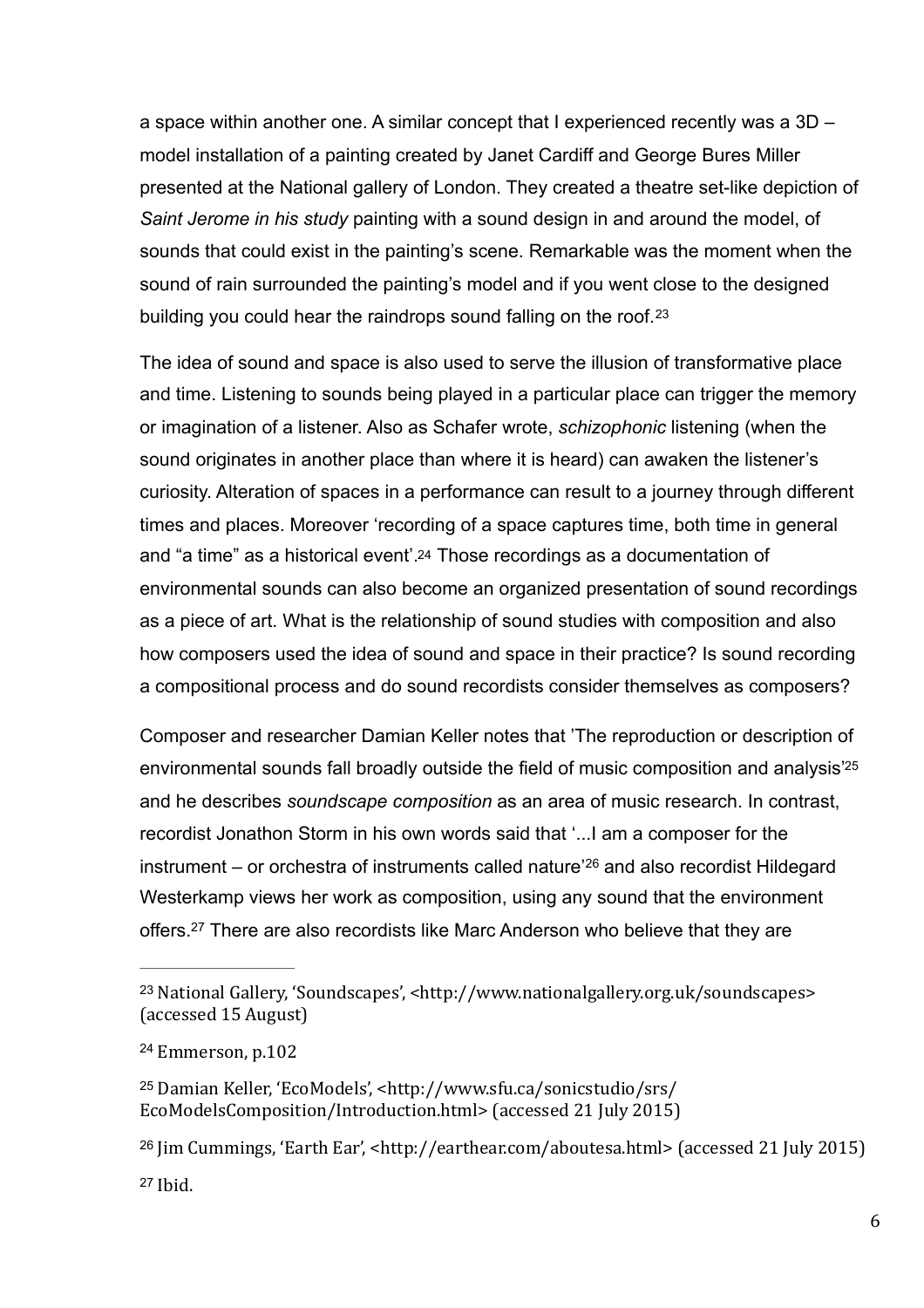<span id="page-6-4"></span>documenting and presenting a collection of pure nature soundscapes without necessarily viewing their selective process as composition. But, 'can a piece be called a soundscape composition just because it uses environmental sounds as its source material?['28](#page-6-0) A line between the two would possibly be environmental sound composition and here is how writer Jim Cummings accurately in my opinion categorizes this practice: *Documentaries*, as unimproved recordings, *Reconstructions*, as the combination of a number of field recordings in order to create a single soundscape experience. Another category is *Transformations*, as the use of recordings as the basic material for electronic processing of sound and *Musical Composition*, as the combination of human instruments of voices with the recordings of the environment.<sup>29</sup>

<span id="page-6-7"></span><span id="page-6-6"></span><span id="page-6-5"></span>I chose to talk briefly about four compositions that make use of sound and space in a very effective way. *La Selva*, a sound recording that could be described as a reconstructive piece, uses the sounds of a place (reserve in Costa Rica) not to replace or represent that particular sonic environment, but rather to suggest the 'possibility of a profound, pure, 'blind' listening of sounds'[.](#page-6-2)<sup>[30](#page-6-2)</sup> Listening to the piece does invoke a real transformation of space and time. In a different context, using nature in a much smaller scale, La Monte Young's *Composition 1960 #5*, is at the edge of plausible audibility having a butterfly in a space believing that it can produce a sound not only with its wings but also by its body functioning sound[.](#page-6-3) $31$  Although in this case the sound source had almost no connection at all with the space, sonically. Alvin Lucier is the composer of the last two pieces I am going to mention where the performance space plays a very important role for the sound. *Music for piano with one or more snare drums* suggests the placement of musical objects in the performance space, something that immediately changes the acoustic properties of it and creating a dialogue between the sound of the piano and the membrane of the snare drum(s). Lastly, *I am sitting in a room,* is a classic example where the acoustical properties of the space transform the repeated speech by

<span id="page-6-0"></span><sup>&</sup>lt;sup>28</sup> Hildegard Westerkamp, 'Writings', [<http://www.sfu.ca/~westerka/writings%20page/](http://www.sfu.ca/~westerka/writings%2520page/articles%2520pages/linking.html) [articles%20pages/linking.html](http://www.sfu.ca/~westerka/writings%2520page/articles%2520pages/linking.html)> (accessed 20 July 2015)

<span id="page-6-1"></span><sup>&</sup>lt;sup>[29](#page-6-5)</sup> Cummings, 'Earth Ear'

<span id="page-6-3"></span><span id="page-6-2"></span><sup>&</sup>lt;sup>30</sup> Francisco López, 'Essays', <<http://www.franciscolopez.net/env.html>> (accessed 2 August) [31](#page-6-7) Kahn, p. 237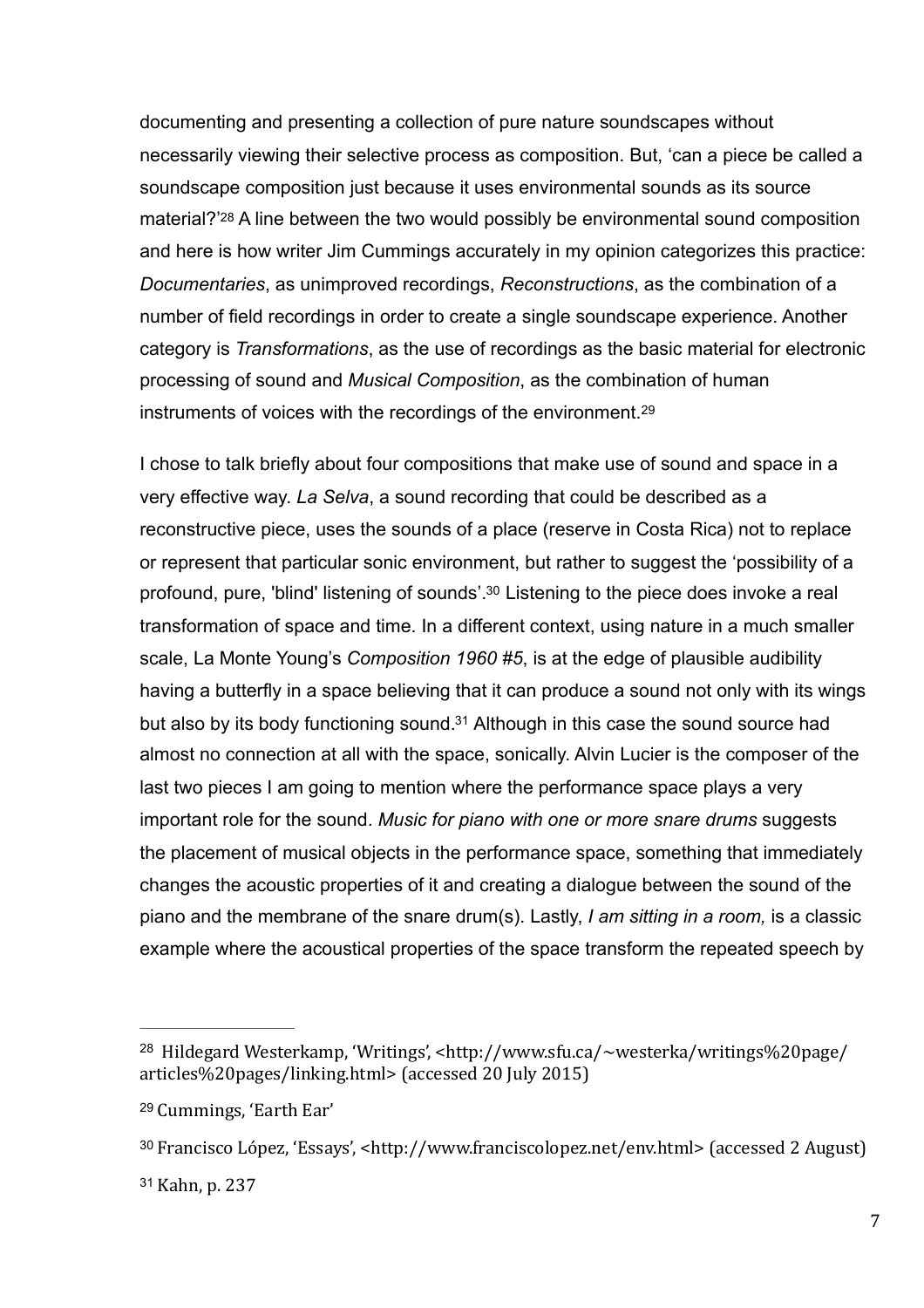<span id="page-7-3"></span>reinforcing the resonant frequencies of the room; a piece where sound completely relies on space.[32](#page-7-0)

Some of the projects and ideas of the artists I mentioned above shaped my work in an important degree and within the next sections of my dissertation I will talk about the approach, methodology and analysis of my project. I began working on *Sound in spaces – Sound through spaces,* by making a library of recordings from places in my environment, London-UK and Ammochostos-Cyprus. What I was seeking was sound that would have a distinct interaction with space. After creating a number of recordings I decided to work with six particular spaces because of their different acoustic qualities; underwater (sea), bridge, hallway, staircase, tunnel and a playground park. My approach was not focused on the mathematical analysis of the recordings but rather as a process of listening comparison and analysis of them. Moreover, my interest lies in the juxtaposition of recordings from different places and the formation of what could be characterized as soundscape composition. My aim was to use recordings of different spaces and merge isolated characteristics of them together. With that I mean, for example the use of the sound of underwater wave recording with the reverb of the staircase. Now, the process of being able to record the reverb of each space to form an idea on how it actually sounds was by recording within the space with a sensitive microphone (Zoom H2n with high gain, surround) and also places where their sound was almost inaudible like the staircase, I would record a loud clap and then process the sound, by removing the attack and using the edited version as the impulse response to a convolution reverb that I could use as the reverb to filter any other sound[.](#page-7-1)<sup>[33](#page-7-1)</sup>

<span id="page-7-4"></span>That was the best solution I found, in order to get an idea of a sound being heard in a space that does not have any relation to it (for example the sound of a chord played by a brass dectet in a staircase). In other words I created a 'reverberation model' for each of the six spaces. In the same way that Francisco López calls the sound of rain as the soundof plant leaves and branches,  $34$  emphasizing the objects that actually produce a

<span id="page-7-5"></span><span id="page-7-0"></span><sup>&</sup>lt;sup>32</sup> Alvin Lucier, 'Album notes' <<http://www.lovely.com/albumnotes/notes1013.html>> (accessed 3 August)

<span id="page-7-1"></span> $33$  Ken Hamberg, 'Convolution reverb explained', <http://www.bhphotovideo.com/find/ [newsLetter/Convolution-Reverb.jsp/](http://www.bhphotovideo.com/find/newsLetter/Convolution-Reverb.jsp/)> (accessed 14 August)

<span id="page-7-2"></span><sup>&</sup>lt;sup>[34](#page-7-5)</sup> López, in in *Audio Culture: Readings in Modern Music*, p. 83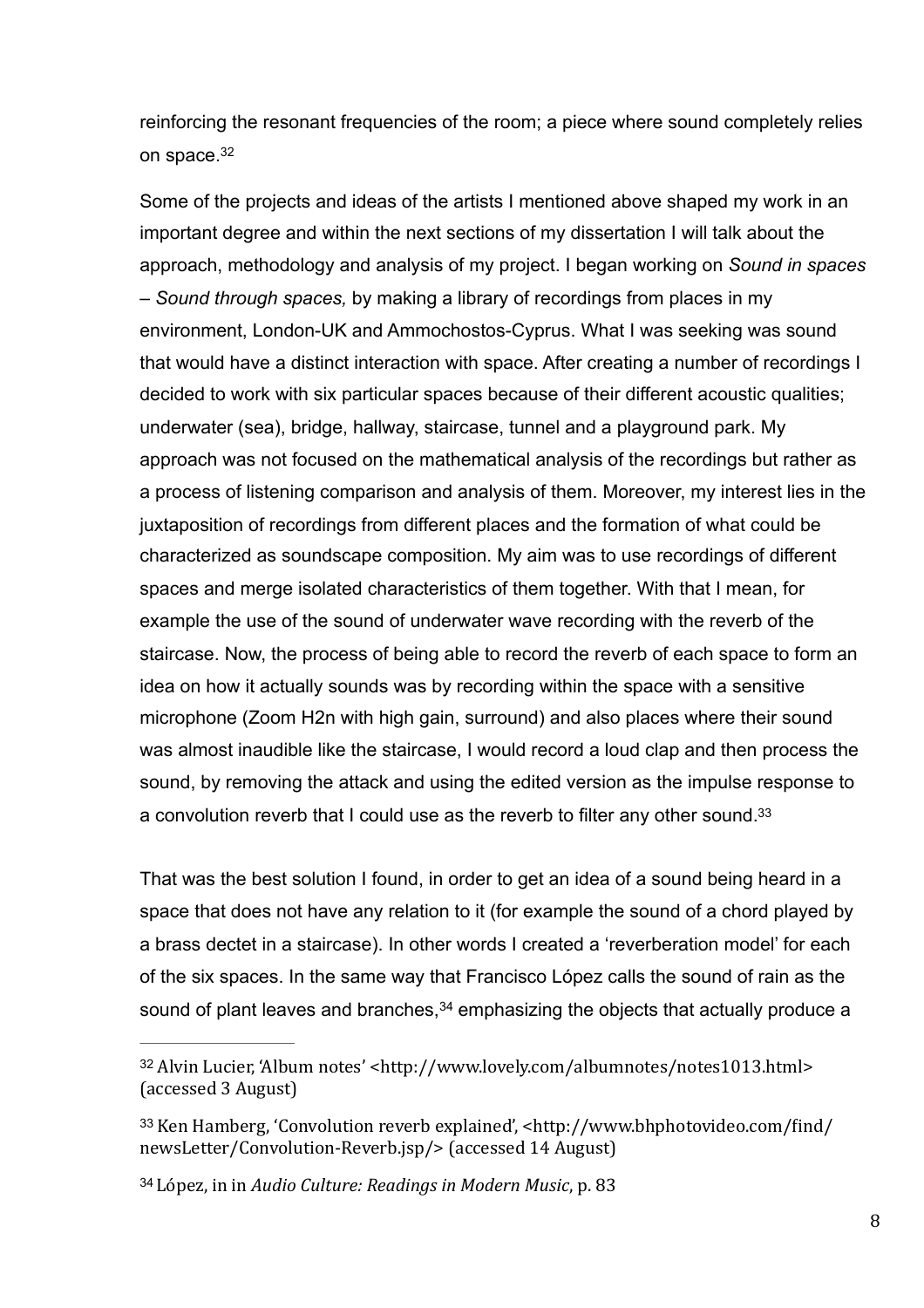sound, I could name for example the sound of the tunnel as the sound of steps through the tunnel. After recording samples from each space I used them as the impulse responses to digitally simulate the reverberation of each space through convolution reverb. 'Only a convolution reverb can capture the ambience of a real space, or real hardware, and recreate it on a computer' explains Ableton (audio software) sound designerChristian Kleine.<sup>[35](#page-8-0)</sup> The software I used to process the reverb sound of the spaces is Logic pro X where you can precisely edit the impulse response and accurately transform it to reverb.

<span id="page-8-2"></span>What I did after that, was to select six excerpts from my pieces that would be quite different and 'perform' them in each space (audio examples are available on my project's website). The instrumentation of the pieces is: brass dectet, violin duo, bells and frame drum, solo flute and solo tabla. This enabled me to immediately listen to how each sound was interpreted through the sampled space having the attention on the alteration of the reverberation. My focus at this point was not to have the sound filtered completely through the space (something that I did for my composition *Paramorfosi*) but be able to differentiate the two, so I could finally compare each of the sound through the spaces clearly and accurately.

As a result of my documentation and methodology I composed two soundscape compositions using a 16-minute soundscape recording where I walk through five of the six spaces that I took samples from (excluding the underwater one). The first piece, *Peripatos* (Greek: walk) uses each of the six convolution reverb to filter the sounds recorded through the walk. There is no further editing of the final recording but the change of each space reverb is obvious especially with distinct sounds in the foreground, such as traffic or birds. The second piece, *Paramorfosi* (Greek: deformation) is using the same 16-minute recording in a completely different way, this time with the idea of cross-synthesis, a technique whereby one signal confers one or more of its characteristics to another.<sup>[36](#page-8-1)</sup> In my process I kept the same elements as I used them in *Peripatos,* although this time the sounds within the recording are not

<span id="page-8-3"></span><span id="page-8-0"></span><sup>&</sup>lt;sup>[35](#page-8-2)</sup> Ableton 9, 'Convolution Reverb in Live 9: Space is the place', <https://www.ableton.com/ [en/blog/convolution-reverb-live-9-give-your-sounds-new-space/>](https://www.ableton.com/en/blog/convolution-reverb-live-9-give-your-sounds-new-space/) (accessed 15 August)

<span id="page-8-1"></span> $36$  Indiana University - Ieffrey Haas, 'Chapter four: Synthesis' <http://iub.edu/~emusic/ etext/synthesis/chapter4 convolution.shtml> (accessed 14 August)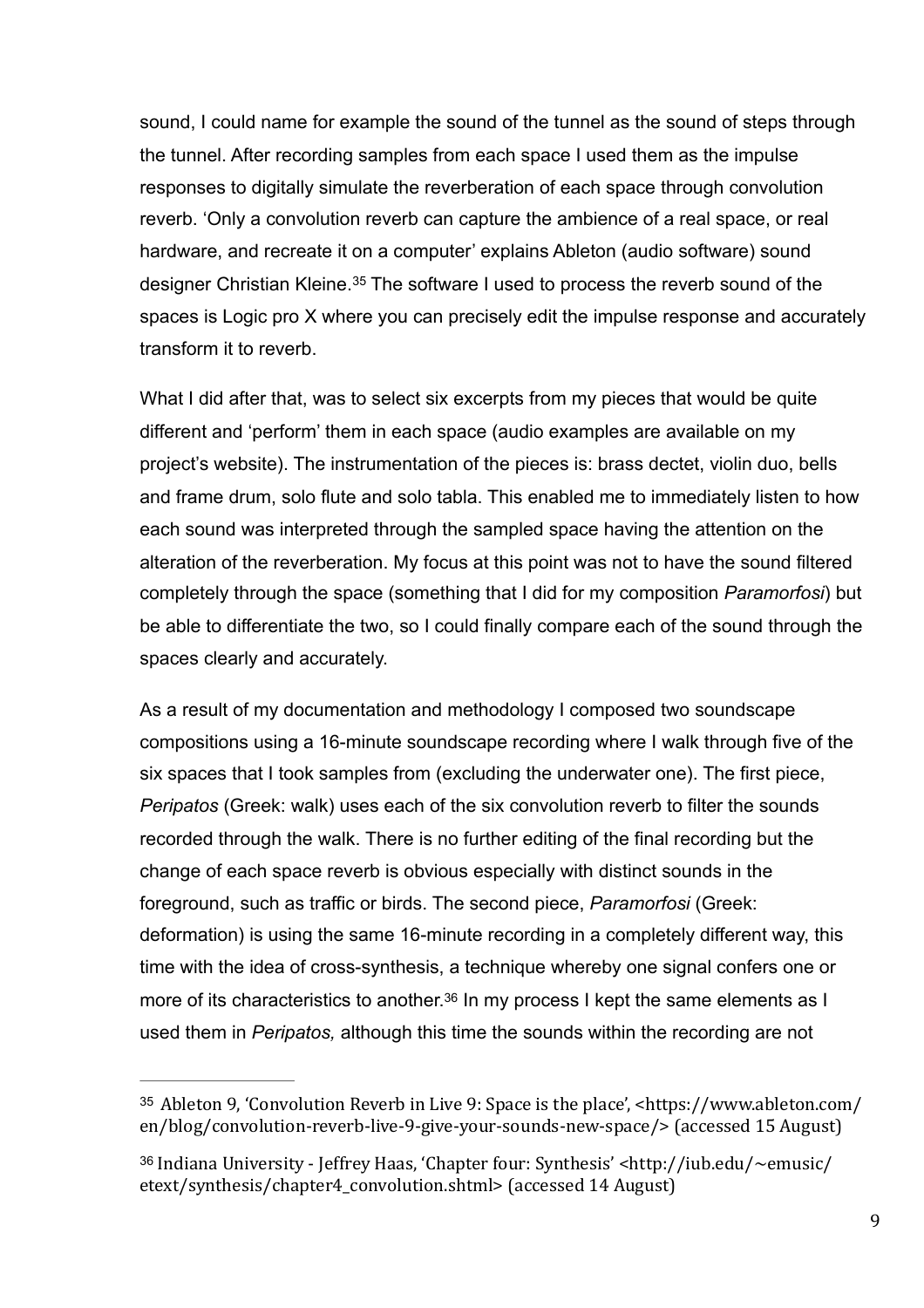<span id="page-9-1"></span>obvious. Rather, attention is focused on the reverberation of both the spaces from the 16-minute walk recording and the six separate spaces. Convolution, being a method of cross-synthesis, combines two audio sources emphasizing the frequencies they share and minimizing the ones that are different[.37](#page-9-0) In result, the piece flows and grows following the two audio sources, which in this case are the walk and the spaces recordings (on the project's website I give exact timings within both pieces, indicating the change of space reverb as the pieces move on).

The way that this project informs me as a musician and particularly as a composer is by providing knowledge from recording techniques to sound processing. Apart from the theoretical area of the project, the practical one gave me the opportunity to experiment with natural sounds and listen out for their detail and relation within space. Listening back to the recordings and trying to choose the right samples for either making convolutional reverbs or processing the sound of the two pieces (*Peripatos* and *Paramorfosi*), made me realize in practice the details of sound, focusing on frequencies and dynamics seeing how variation of those elements have different impacts on sound within a space. Most importantly critical listening made me seek out not only the right sound recording but also the right processing procedure and challenge myself on the creation of two pieces that although follow the same basis are very different. Working inside this project definitely shaped the way I view my own soundscape, by focusing on the sounds that I would normally ignore or considering them as a not important background noise; the same set of sounds I used to compose with. The importance of space, not only to the projection and reverberation of sound but also to the quality of the sound, is something that was obvious through the editing of the recordings.

<span id="page-9-0"></span>A few limitations throughout my work shaped the project not in a new but a parallel direction. When I had the first ideas for the project I wanted to make my idea of 'music for prepared spaces' work, but I realize in the process that it was impossible to happen at this stage. Firstly, I needed professional ultrasonic devices, like the ultrasonic sound detector to be able to capture the 'full' sound of a space in its full frequency range. Secondly, the lack of knowledge on the physics of the sound within a space didn't allow my 'prepared room' idea to happen, although I repeatedly tried with different objects to achieve a 'dialogue' with instrumental sound but it wasn't stable or it would not happen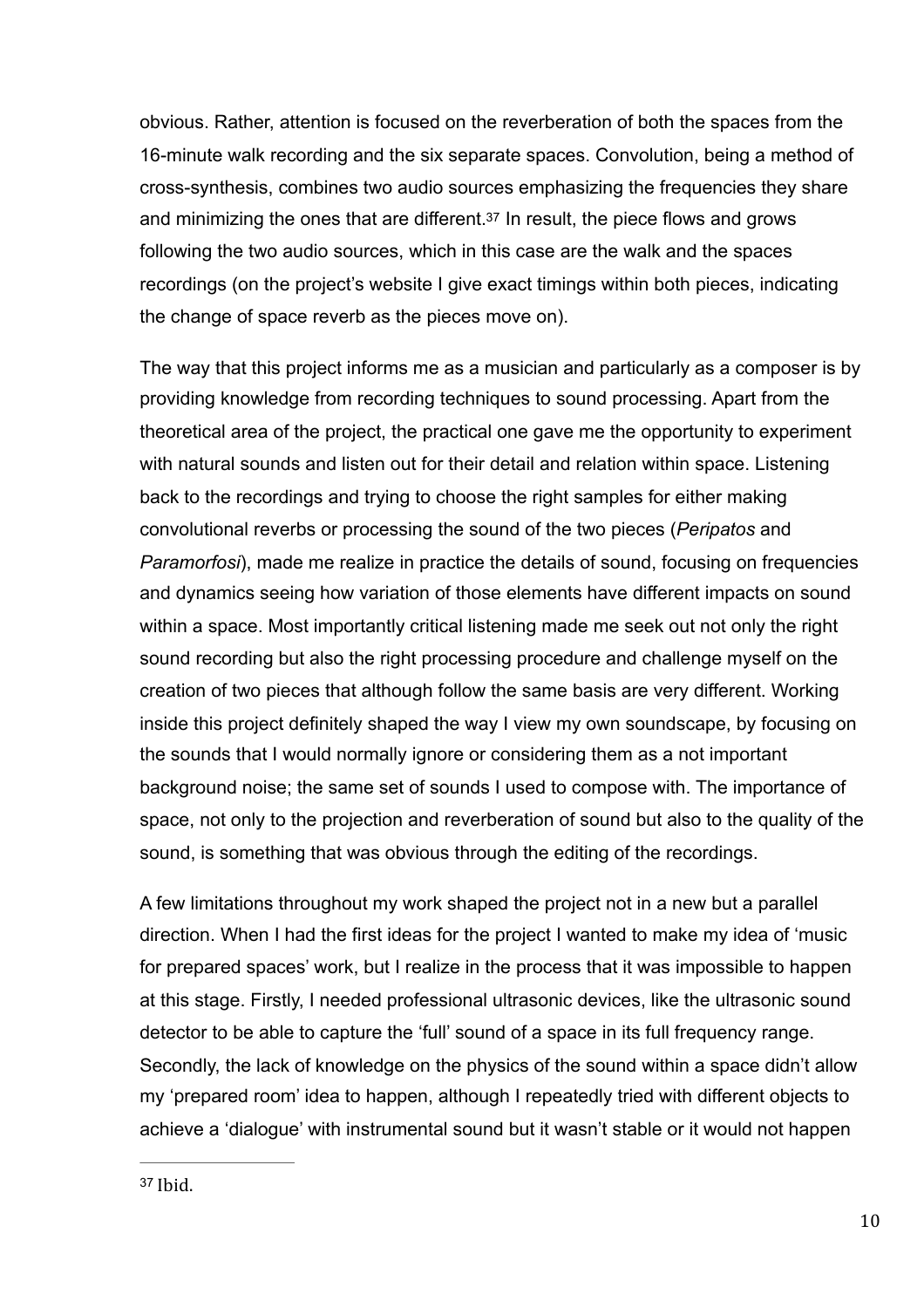most of the time. After I met and told my idea to a physicist, I realize how difficult and time consuming it needed to be in collaboration with him, so we left it probably for the near future. However, I had plenty of time to experiment and improve my first sound samples, I used a very good recording device and I was close to spaces I could easily have access and try out ideas.

I have decided to present my work in three ways. Firstly in a written form, in order not only to give an insight but also an explanation of how I approached my project but also to mention artists and projects that really helped and shaped my work. Secondly, as a website where my methodology is also presented sonically and it shows each step of my process and lastly, as an audio reflection of my process by the two compositions I made that are an important part of my project, since they depict my method and understanding of the relationship of sound and space in the most honest and personal way; the listening experience. I would suggest a careful listen with preferably speakers or headphones with a big frequency and dynamic range, optionally while following the time-references of the spaces that appear within the two 16-minute compositions.

<span id="page-10-2"></span>In conclusion, I feel that *Sound in spaces – Sound through spaces,* has been a very exciting and at the same time highly informative project! I view it as a starting point in my exploration of sound recording and composing and I am planning on collaborating with a passionate physicist on the idea of 'music for prepared spaces' in the near future. As a composer it raised my awareness on hearing my surrounding sounds and conceive them as musical sounds and I came to believe what Katharine Norman pointed out: '...daily sound impressions play a significant role in the composition process'.<sup>[38](#page-10-0)</sup> This project has been a turning point for me into more active listening and also an interest and appreciation in the natural sounds of the earth – 'a musical planet, spinning in silence space'[.](#page-10-1)<sup>[39](#page-10-1)</sup>

<span id="page-10-3"></span><span id="page-10-0"></span>[<sup>38</sup>](#page-10-2) H. Westerkamp, 'Writings' <http://www.sfu.ca/~westerka/writings%20page/ articles%20pages/linking.html> (accessed 16 August)

<span id="page-10-1"></span><sup>&</sup>lt;sup>[39](#page-10-3)</sup> Acoustic ecology – Gordon Hempton, 'Writings', <http://www.acousticecology.org/ writings/listenup.html> (accessed 16 August)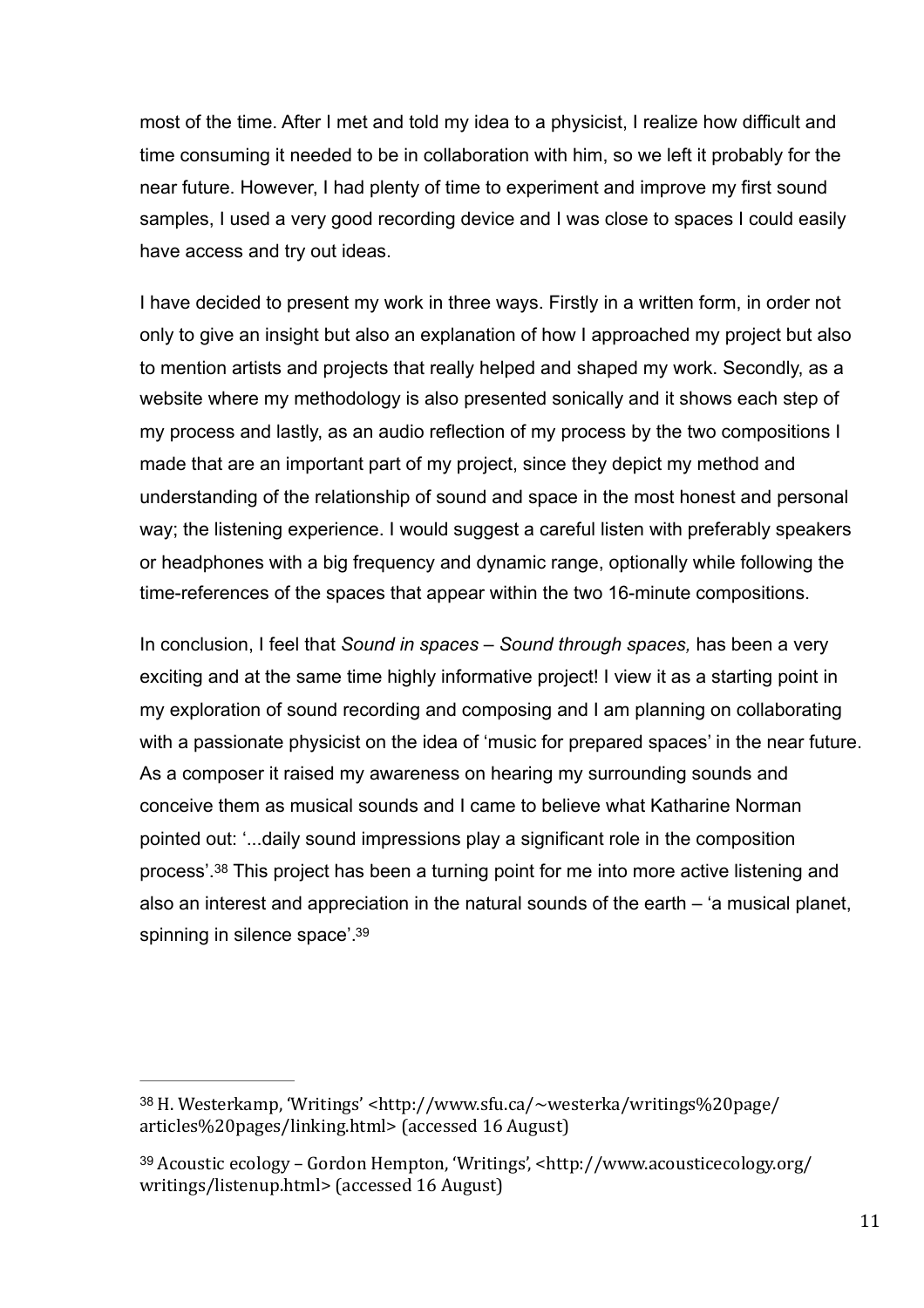## **Bibliography**

## **Books:**

- Campbell Murray, *The Musician's Guide to Acoustics.* New York: Oxford University Press Inc., 2001
- Cox Christoph and Warner Warner, *Audio Culture: Readings in Modern Music.*  New York, London: Continuum, 2004
- Emmerson Simon, *Living Electronic Music*. England, USA: Ashgate, 2007
- Kahn Douglas, *Noise, Water, Meat*. Cambridge, London: The Mit Press, 1999
- Lucier Alvin, *Reflections, Interviews, scores, writings 1965-1994.* Germany: MusicTexte, 1995
- Schafer R. Murray, *Our sonic environment and the tuning of the world: The soundscape*. Ralester, Vermont: Destiny Books, 1977
- Wishart Trevor, *On Sonic Art*. Netherlands: Harwood academic publishers, 1996

## **Online resources:**

- Redolfi Michel, 'Underwater Music', <[www.redolfi-music.com](http://www.redolfi-music.com)>
- Cahen Joel, 'Wet Sounds', <[www.wetsounds.co.uk>](http://www.wetsounds.co.uk)
- National Gallery, 'Soundscapes', <[http://www.nationalgallery.org.uk/](http://www.nationalgallery.org.uk/soundscapes) [soundscapes>](http://www.nationalgallery.org.uk/soundscapes)
- Damian Keller, 'EcoModels', <[http://www.sfu.ca/sonicstudio/srs/](http://www.sfu.ca/sonicstudio/srs/EcoModelsComposition/Introduction.html) [EcoModelsComposition/Introduction.html>](http://www.sfu.ca/sonicstudio/srs/EcoModelsComposition/Introduction.html)
- Cummings Jim, 'Earth Ear', [<http://earthear.com/aboutesa.html>](http://earthear.com/aboutesa.html)
- Hildegard Westerkamp, 'Writings', <[http://www.sfu.ca/~westerka/](http://www.sfu.ca/~westerka/writings%2520page/articles%2520pages/linking.html) [writings%20page/articles%20pages/linking.html>](http://www.sfu.ca/~westerka/writings%2520page/articles%2520pages/linking.html)
- López Francisco, 'Essays', [<http://www.franciscolopez.net/env.html>](http://www.franciscolopez.net/env.html)
- Lucier Alvin, 'Album notes' <<http://www.lovely.com/albumnotes/notes1013.html>>
- Hamberg Ken, 'Convolution reverb explained', [<http://www.bhphotovideo.com/](http://www.bhphotovideo.com/find/newsLetter/Convolution-Reverb.jsp/) [find/newsLetter/Convolution-Reverb.jsp/>](http://www.bhphotovideo.com/find/newsLetter/Convolution-Reverb.jsp/)
- Ableton 9, 'Convolution Reverb in Live 9: Space is the place', <[https://](https://www.ableton.com/en/blog/convolution-reverb-live-9-give-your-sounds-new-space/) [www.ableton.com/en/blog/convolution-reverb-live-9-give-your-sounds-new](https://www.ableton.com/en/blog/convolution-reverb-live-9-give-your-sounds-new-space/)[space/](https://www.ableton.com/en/blog/convolution-reverb-live-9-give-your-sounds-new-space/)>